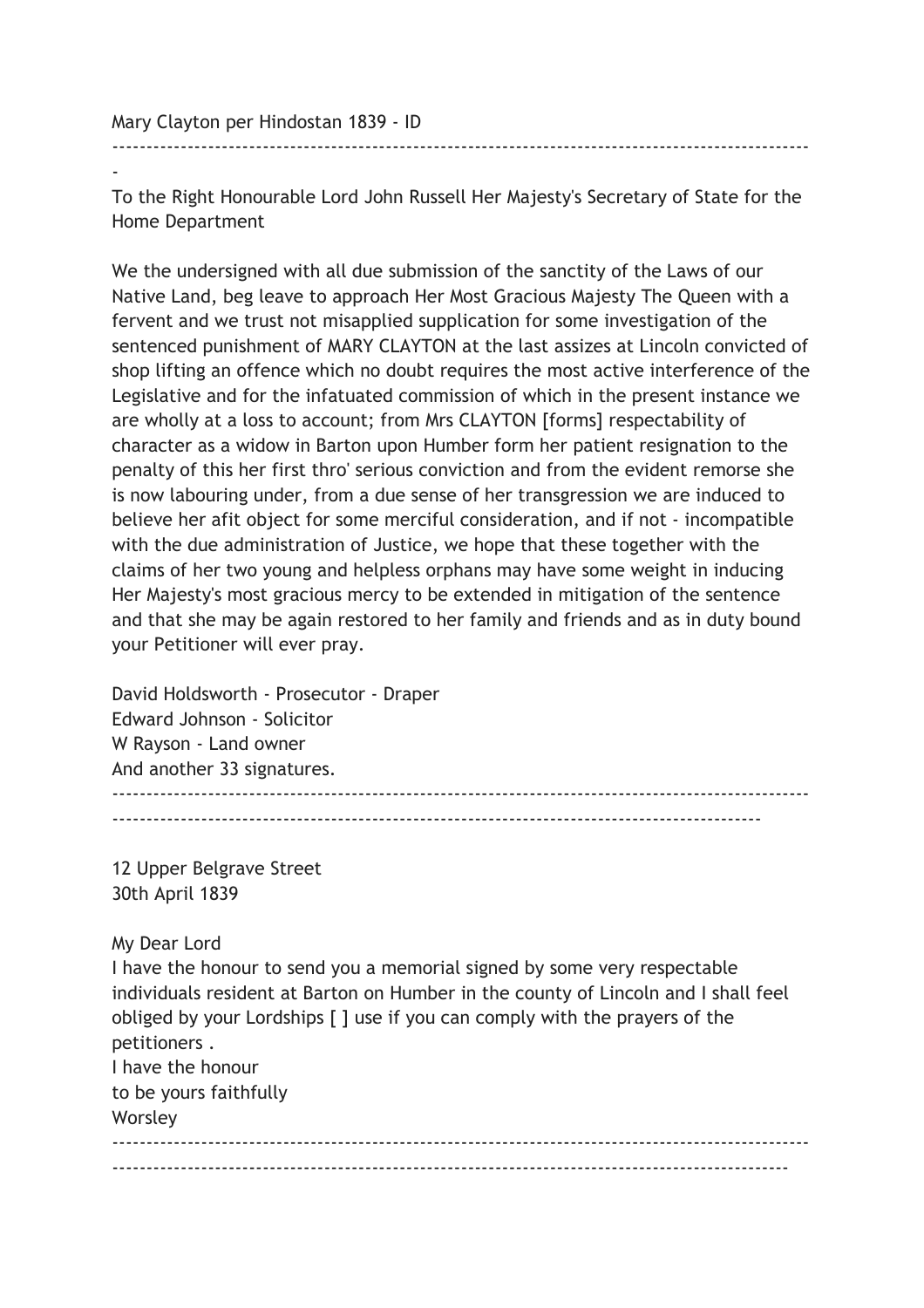Arlington Square 31st May 1842

Lord Worsley Respecting MARY CLAYTON

Dear Sutton Will you kindly look at the enclosed and see if any thing can be done towards getting back MARY CLAYTON free of expense. Worsley (Please return the letter to me) ------------------------------------------------------------------------------------------------------ ----------------------------------------------------------------------------------------------------

MARY CLAYTON 2nd Application 3rd April In Van Diemens Land Communication to the Governor - to be returned at the first opportunity

The Prisoner was ordered to the Penitentiary in commutation of her sentence - but it appeared that she had been previously sent abroad in consequence of which the terms of her transportation was reduced to 3 years. Lord Worsley now requests under the circumstances that she may be provided with a free passage home at the at the expiration of that time.

Letter to Col. Officer 15th May 1841

------------------------------------------------------------------------------------------------------ -----------------------------------------------------------------------------------------------------

12 Belgrave Street 28th April 1841

Dear Lord Worsley

I am requested by the friends of a convict of the name of MARY CLAYTON who was to have been sent to the Penitentiary ; but was transported by mistake to apply to you to allow her a free passage back when her punishment is over. yours truly.